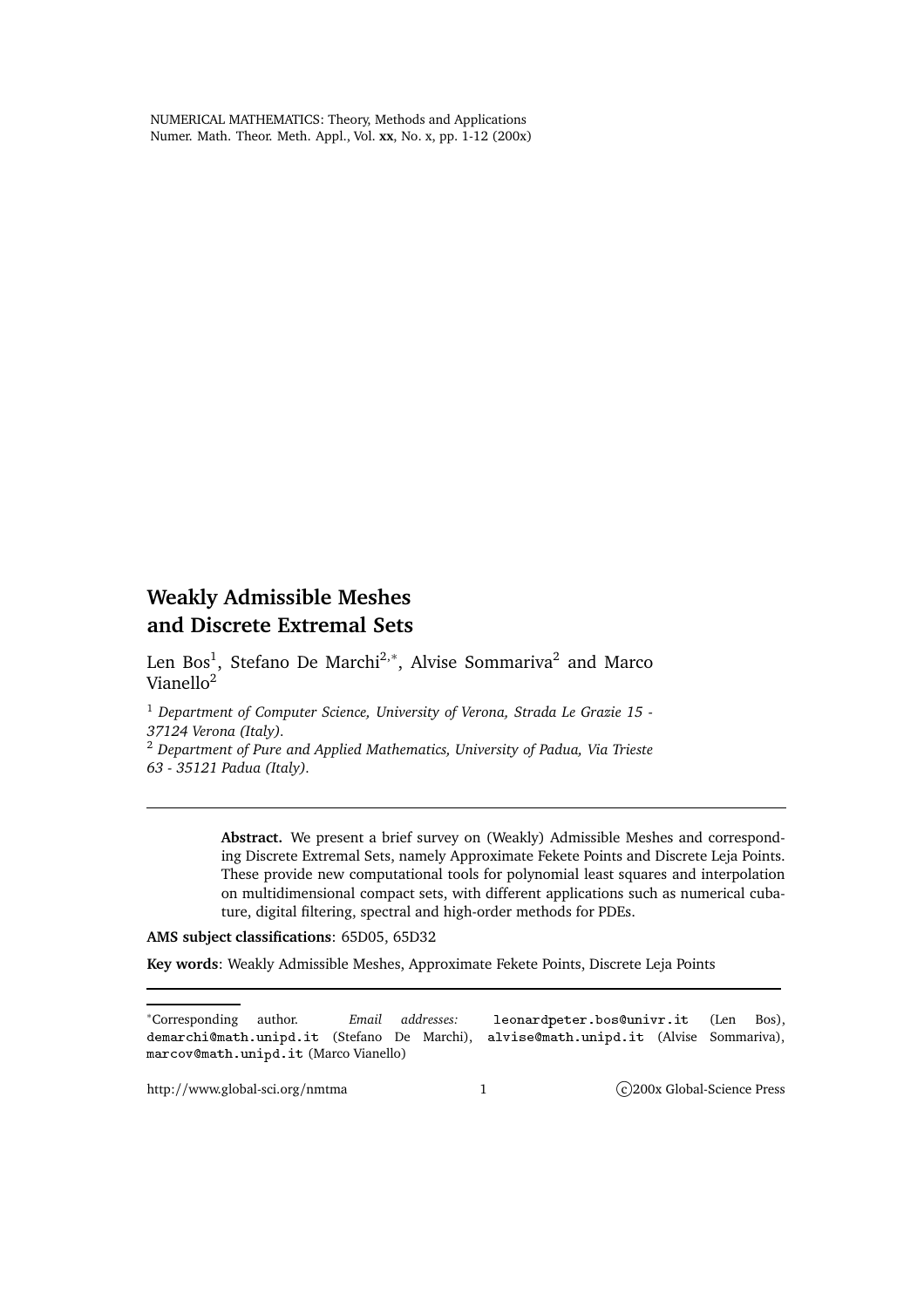### **1. Introduction.**

Locating good points for multivariate polynomial approximation, in particular interpolation, is an open challenging problem, even in standard domains. One set of points that is always good, in theory, is the so-called *Fekete points*. They are defined to be those points that maximize the (absolute value of the) Vandermonde determinant on the given compact set. However, these are known analytically in only a few instances (the interval and the complex circle for univariate interpolation, the cube for tensor product interpolation), and are very difficult to compute, requiring an expensive and numerically challenging nonlinear multivariate optimization.

Recently, a new insight has been given by the theory of "Admissible Meshes" of Calvi and Levenberg [9], which are nearly optimal for least-squares approximation and contain interpolation sets (Discrete Extremal Sets) nearly as good as Fekete points of the domain. Such sets, termed Approximate Fekete Points and Discrete Leja Points, are computed using only basic tools of numerical linear algebra, namely QR and LU factorizations of Vandermonde matrices. Admissible Meshes and Discrete Extremal Sets allow us to replace a continuous compact set by a discrete version, that is "just as good" for all practical purposes.

#### **2. Weakly Admissible Meshes (WAMs).**

Given a *polynomial determining* compact set  $K \subset \mathbb{R}^d$  or  $K \subset \mathbb{C}^d$  (i.e., polynomials vanishing there are identically zero), a Weakly Admissible Mesh (WAM) is defined in [9] to be a sequence of discrete subsets  $\mathcal{A}_n \subset K$  such that

$$
||p||_{K} \le C(\mathcal{A}_{n})||p||_{\mathcal{A}_{n}}, \ \ \forall p \in \mathbb{P}_{n}^{d}(K)
$$
\n(2.1)

 $\mathbb{P}_n^d(K)$  being the set of *d*-variate polynomials of degree at most *n* on *K*, where both  $card(\mathcal{A}_n) \geq N := dim(\mathbb{P}_n^d(K))$  and  $C(\mathcal{A}_n)$  grow at most *polynomially* with *n*. When  $C(\mathcal{A}_n)$ is bounded we speak of an Admissible Mesh (AM). Here and below, we use the notation  $||f||_X = \sup_{x \in X} |f(x)|$ , where *f* is a bounded function on the compact *X*.

We sketch below the main features of WAMs in terms of ten properties (cf. [4,9]):

## **P1:**  $C(\mathcal{A}_n)$  is invariant under affine mapping

**P2:** any sequence of unisolvent interpolation sets whose Lebesgue constant grows at most polynomially with *n* is a WAM,  $C(\mathcal{A}_n)$  being the Lebesgue constant itself

**P3:** any sequence of supersets of a WAM whose cardinalities grow polynomially with *n* is a WAM with the same constant  $C(\mathcal{A}_n)$ 

**P4:** a finite union of WAMs is a WAM for the corresponding union of compacts,  $C(\mathcal{A}_n)$ being the maximum of the corresponding constants

**P5:** a finite cartesian product of WAMs is a WAM for the corresponding product of compacts,  $C(\mathcal{A}_n)$  being the product of the corresponding constants

**P6:** in  $\mathbb{C}^d$  a WAM of the boundary  $\partial K$  is a WAM of *K* (by the maximum principle)

**P7:** given a polynomial mapping  $\pi_s$  of degree *s*, then  $\pi_s(\mathcal{A}_{ns})$  is a WAM for  $\pi_s(K)$  with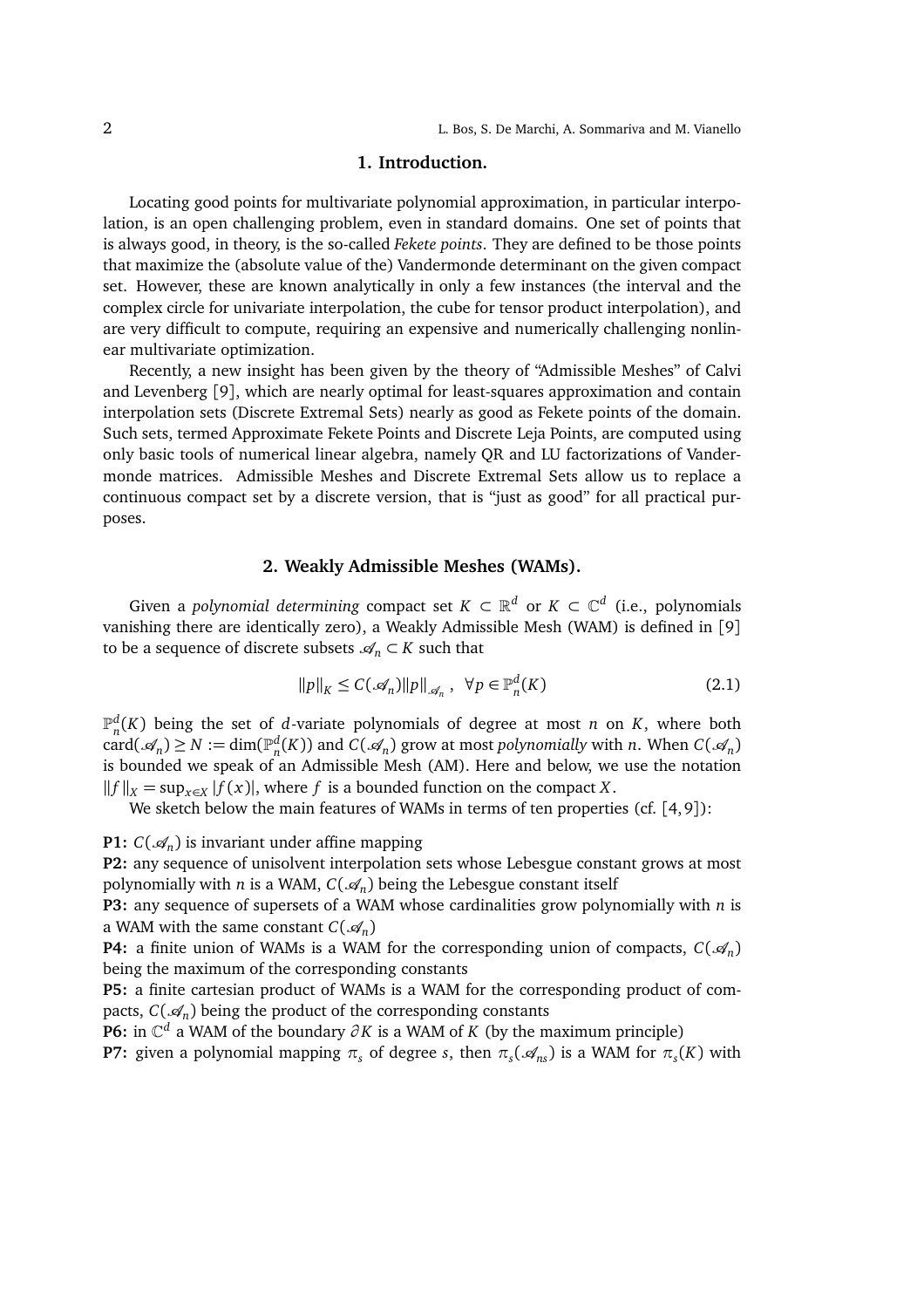constants  $C(\mathcal{A}_{ns})$  (cf. [4, Prop.2])

**P8:** any *K* satisfying a Markov polynomial inequality like  $\|\nabla p\|_K \leq Mn^r \|p\|_K$  has an AM with  $\mathcal{O}(n^{rd})$  points (cf. [9, Thm.5])

**P9:** least-squares polynomial approximation of  $f \in C(K)$ : the least-squares polynomial  $\mathscr{L}_{\mathscr{A}_n}f$  on a WAM is such that

$$
||f - \mathcal{L}_{\mathcal{A}_n} f||_K \lessapprox C(\mathcal{A}_n) \sqrt{\text{card}(\mathcal{A}_n)} \min \{||f - p||_K, p \in \mathbb{P}_n^d(K)\}
$$

(cf. [9, Thm.1])

**P10:** Fekete points: the Lebesgue constant of Fekete points extracted from a WAM can be bounded like  $\Lambda_n \le NC(\mathcal{A}_n)$  (that is the elementary classical bound of the continuum Fekete points times a factor  $C(\mathcal{A}_n)$ ); moreover, their asymptotic distibution is the same of the continuum Fekete points, in the sense that the corresponding discrete probability measures converge weak-∗ to the pluripotential equilibrium measure of *K* (cf. [4, Thm.1])

The properties above give the basic tools for the construction and application of WAMs in the framework of polynomial interpolation and approximation.

For illustrative purposes we focus briefly on the real bivariate case, i.e.,  $K \subset \mathbb{R}^2$ . Property **P8**, applied for example to convex compacts where a Markov inequality with exponent  $r = 2$  always holds, says that it is possible to obtain an Admissible Mesh with  $\mathcal{O}(n^4)$ points. The construction works as follows (see [9, Thm.5], also for a generalization to the nonconvex case). First, we recall that every *convex* compact set of  $\mathbb{R}^2$  admits the  $M$ arkov inequality  $\max_{x \in K} \|\nabla p(x)\|_2 \leq M n^2 \, \|p\|_K$ ,  $M = \frac{\alpha(K)}{w(K)}$  $\frac{\alpha(K)}{w(K)}$ , for every  $p \in \mathbb{P}^2_n(K)$ , where  $\alpha(K) \leq 4$ , and  $w(K)$  is the minimal distance between two parallel supporting lines for *K*; cf. [19]. Consider a cartesian grid  $\{(ih, jh), i, j \in \mathbb{Z}\}\$  with constant stepsize *h*: for every square of the grid that has nonempty intersection with  $K$ , take a point in this intersection. Let  $\mathcal{A}_n$  be the mesh formed by such points. For every  $x \in K$ , let  $a \in \mathcal{A}_n$  be the point closest to *x*: by construction, both belong to the same square of the grid. Using the mean value theorem, the Cauchy-Schwarz inequality and the Markov inequality, we can write  $|p(x) - p(a)| \le ||\nabla p(y)||_2 ||x - a||_2 \le M\sqrt{2hn^2 ||p||_K}$ , since *y* belongs to the open segment connecting *x* and *a*, which lies in *K*. Then, from  $|p(x)| \le |p(x) - p(a)| + |p(a)| \le$  $M\sqrt{2}hn^2 ||p||_K + |p(a)|$ , the polynomial inequality  $||p||_K \leq \frac{1}{1-\epsilon}$  $\frac{1}{1-\mu}$   $||p||_{\mathscr{A}_n}$  follows, provided that *h* = *h*<sub>*n*</sub> : *M*  $\sqrt{2}$ *h*<sub>*n*</sub> $n^2$  ≤  $\mu$  < 1, i.e.,  $\mathcal{A}_n$  is an AM with constant *C* = 1/(1 −  $\mu$ ). The cardinality of the mesh is approximately *n* 4 times the area of the compact divided by the area of the minimal including rectangle.

In order to avoid such a large cardinality, which has severe computational drawbacks, we can turn to WAMs, which can have a much lower cardinality, typically  $\mathcal{O}(n^2)$  points.

In [4] a WAM on the disk with approximately  $2n^2$  points and  $C(\mathcal{A}_n) = O(\log^2 n)$ has been constructed with standard polar coordinates, using essentially property **P2** for univariate Chebyshev and trigonometric interpolation. Moreover, using property **P2** and **P7**, WAMs for the triangle and for linear trapezoids, again with approximately 2*n* <sup>2</sup> points and  $C(\mathcal{A}_n) = \mathcal{O}(\log^2 n)$ , have been obtained simply by mapping the so-called Padua points of degree 2*n* from the square (the first known optimal points for bivariate polynomial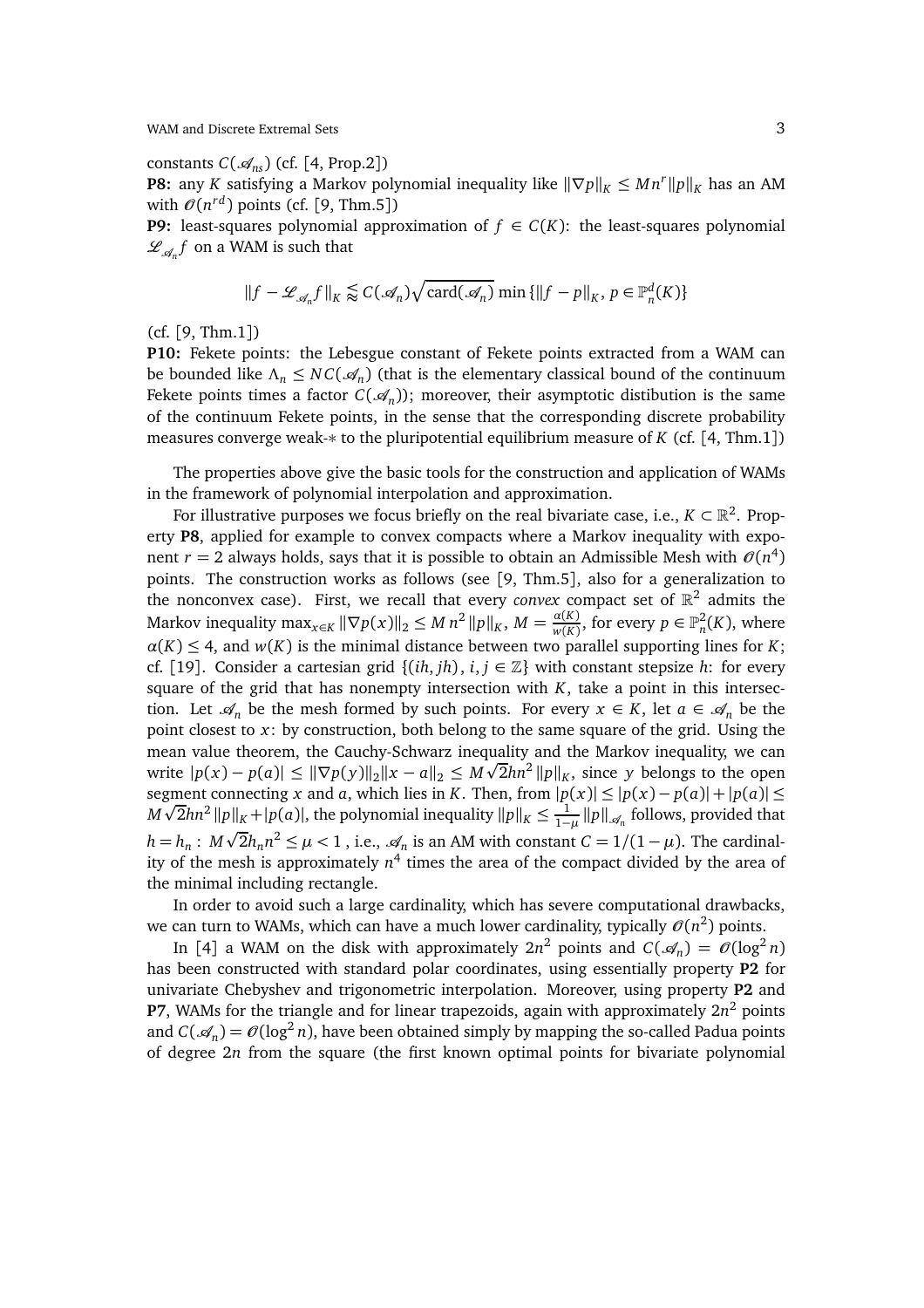interpolation, with a Lebesgue constant growing like log-squared of the degree, cf. [3]) by standard quadratic transformations.

In [8] these results have been improved, showing that there are WAMs for the disk and the triangle with approximately *n* <sup>2</sup> points and still the same growth of the relevant constants. In particular, a symmetric polar WAM of the unit disk is made by equally spaced angles and Chebyshev-Lobatto points on the corresponding diameters

$$
\mathcal{A}_n = \{ (r_j \cos \theta_k, r_j \sin \theta_k) \}
$$

$$
\{(r_j, \theta_k)\}_{j,k} = \left\{\cos\frac{j\pi}{n}, 0 \le j \le n\right\} \times \left\{\frac{k\pi}{m}, 0 \le k \le m-1\right\}
$$

where  $m = n + 2$  for even *n* even and  $m = n + 1$  for odd *n* (see Figure 1).

A WAM of the unit simplex is obtained from a WAM of the disk for polynomials of degree 2*n* containing only even powers, by the standard quadratic transformation from the (quadrant of the) disk to the simplex  $(u, v) \rightarrow (x_1, x_2) = (u^2, v^2)$ ,

$$
\mathcal{A}_n = \{ (r_j^2 \cos^2 \theta_k, r_j^2 \sin^2 \theta_k) \}
$$

$$
\{(r_j, \theta_k)\}_{j,k} = \left\{\cos\frac{j\pi}{2n}, 0 \le j \le n\right\} \times \left\{\frac{k\pi}{2n}, 0 \le k \le n\right\}
$$

see Figure 2. This mesh can then be mapped to any triangle by the standard affine transformation, in view of Property **P1**. The resulting mesh points lie on a grid of intersecting straight lines, namely a pencil from one vertex (image of the point  $(0, 0)$  of the simplex) cut by a pencil parallel to the opposite side (image of the hypothenuse of the simplex). The points on each segment of the pencils, and in particular the points on each side, are the corresponding Chebyshev-Lobatto points.

Property **P4** allows to obtain WAMs for any polygon that can be subdivided into triangles by standard algorithms of computational geometry (see for example the underlying meshes in Figure 3).



Figure 1: Symmetric polar WAMs of the disk for degree  $n = 10$  (left) and  $n = 11$  (right).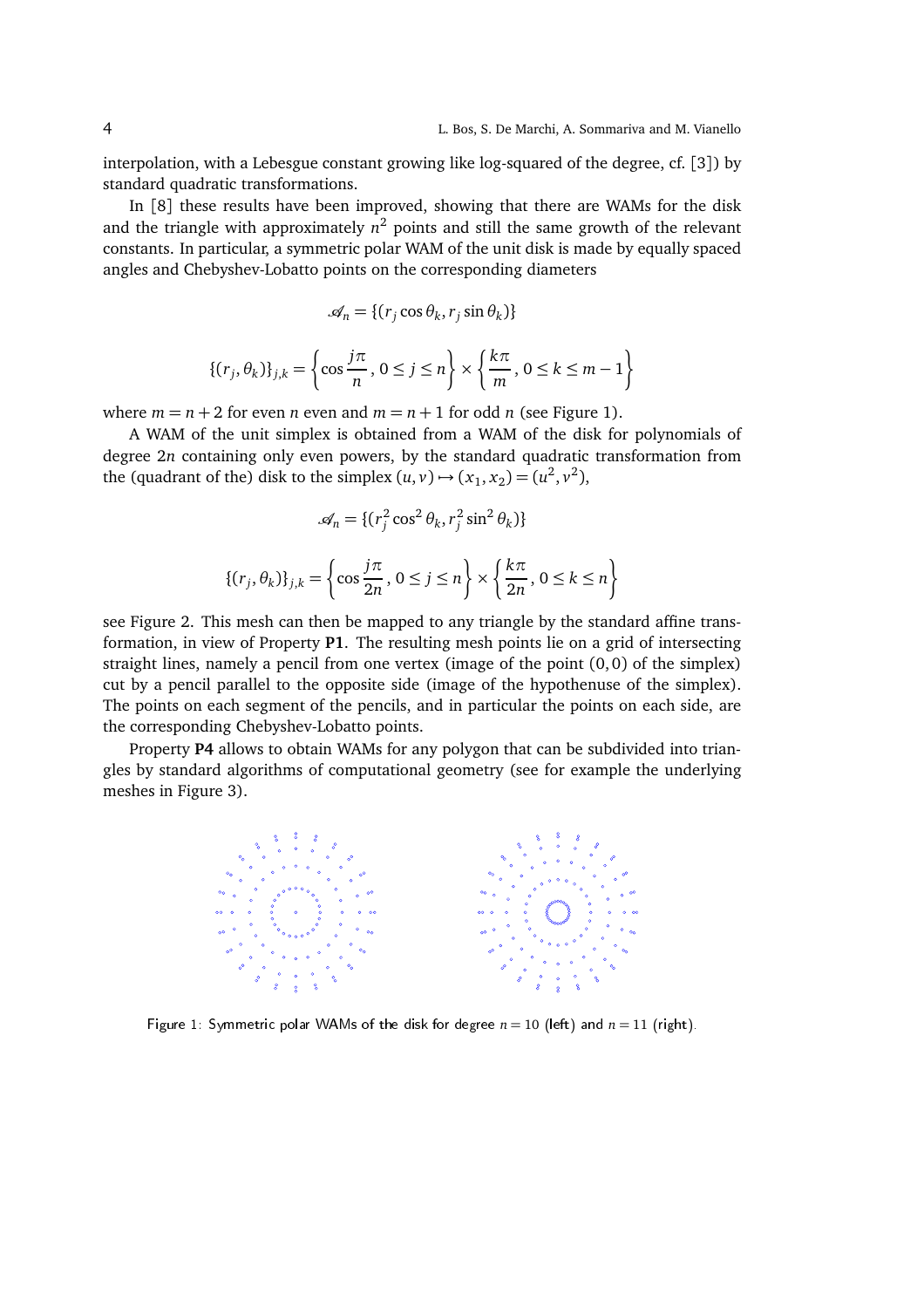

Figure 2: A WAM of the quadrant for even polynomials of degree  $n = 16$  (left), and the corresponding WAM of the simplex for degree  $n = 8$  (right).

### **2.1. Discrete Least Squares Approximation on WAMs.**

Consider a WAM { $\mathcal{A}_n$ } of a polynomial determining compact set  $K \subset \mathbb{R}^d$  (or  $K \subset \mathbb{C}^d$ ), say  $\mathscr{A}_n = \{a_1, \ldots, a_M\}$ ,  $M \geq N = \dim(\mathbb{P}_n^d)$ , and the associated rectangular Vandermondelike matrix

$$
V(a; p) = V(a_1, \dots, a_M; p_1, \dots, p_N) = [p_j(a_i)], \quad 1 \le i \le M, \quad 1 \le j \le N \tag{2.2}
$$

where  $\boldsymbol{a} = (a_i)$  is the array of mesh points, and  $\boldsymbol{p} = (p_j)$  is the array of basis polynomials for  $\mathbb{P}_n^d$  (both ordered in some manner). For convenience, we shall consider  $\bm{p}$  as a column vector  $p = (p_1, ..., p_N)^t$ .

The least-squares projection operator at the WAM can be constructed by the following algorithm

#### **iterated orthogonalization:**

•  $V(a; p) = Q_1 R_1, Q_1 = Q_2 R_2$ 

• 
$$
Q = Q_2
$$
,  $T = R_1^{-1}R_2^{-1}$ 

which amounts to a change of basis from  $p$  to the discrete orthonormal basis  $\varphi = (\varphi_1, \dots, \varphi_N)^t =$  $T^t$ *p* with respect to the inner product  $\langle f, g \rangle = \sum_{i=1}^M f(a_i) \overline{g(a_i)}$  (we use here the QR factorization with *Q* rectangular  $M \times N$  and *R* upper triangular  $N \times N$ ). Observe that the Vandermonde matrix in the new basis, namely  $V(a; \varphi) = V(a; p)T = Q$ , is a numerically orthogonal (unitary) matrix, i.e.  $Q^tQ = I$ . The reason for iterating the QR factorization is to cope with ill-conditioning which is typical of Vandermonde-like matrices. Two orthogonalization iterations generally suffice, unless the original matrix  $V(a; p)$  is so severely ill-conditioned (rule of thumb: condition number greater than the reciprocal of machine precision) that the algorithm fails (cf. [15]). This phenomenon of "twice is enough", is well-known in numerical Gram-Schmidt orthogonalization.

Denoting by  $\mathscr{L}_{\mathscr{A}_n}$  the discrete least-squares projection operator, we can write

$$
\mathcal{L}_{\mathcal{A}_n} f(x) = \sum_{j=1}^N \left( \sum_{i=1}^M f(a_i) \overline{\varphi_j(a_i)} \right) \varphi_j(x) = \sum_{i=1}^M f(a_i) g_i(x) \tag{2.3}
$$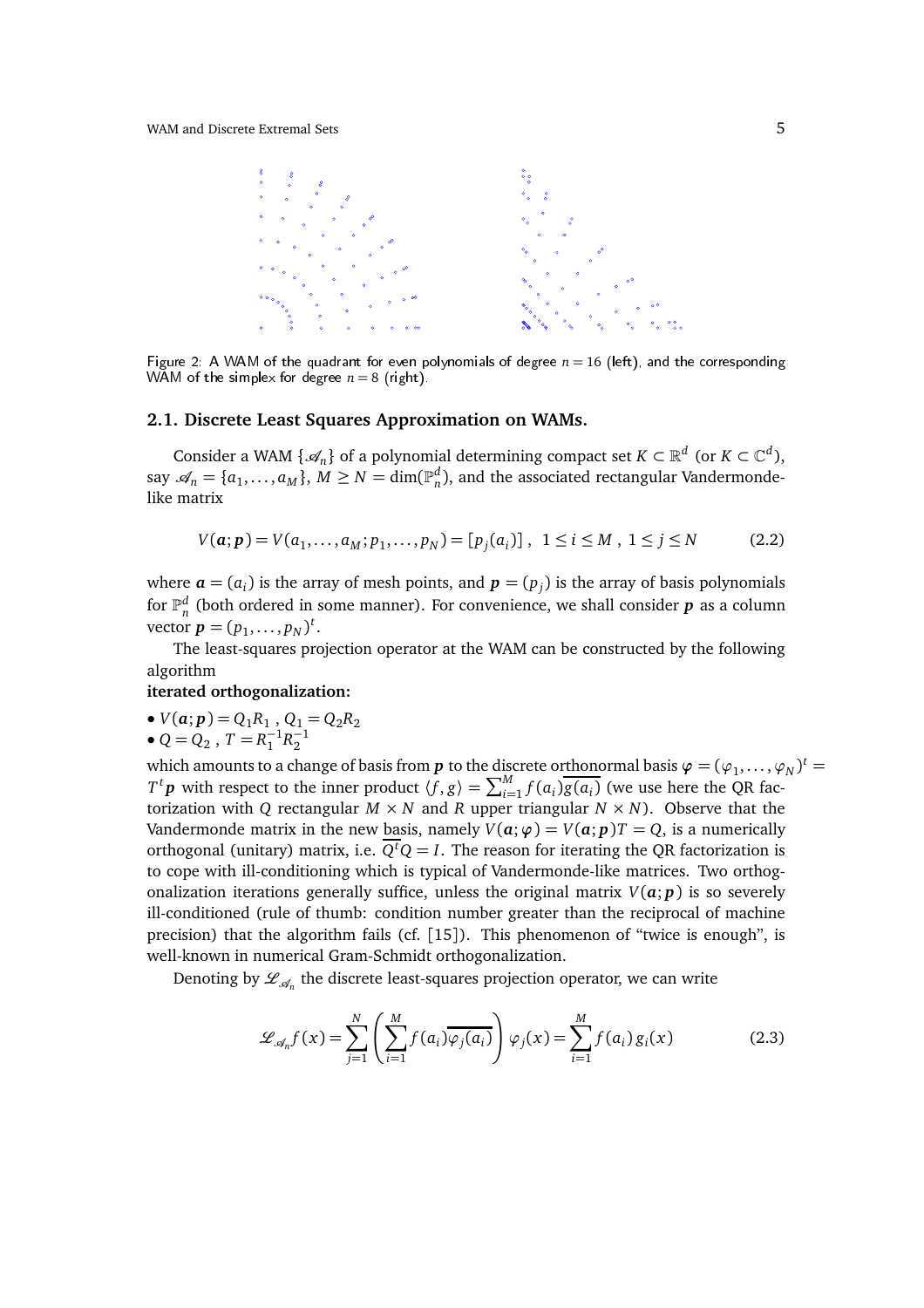where  $g_i(x) = K_n(x, a_i)$ ,  $i = 1, ..., M$ ,  $K_n(x, y) = \sum_{j=1}^{N} \varphi_j(x) \overline{\varphi_j(y)}$  is the reproducing ker*nel* corresponding to the discrete inner product. In matrix terms, the relevant set of generators of  $\mathbb{P}_n^d$  (which is not a basis when  $M > N$ ), becomes simply  $\mathbf{g} = (g_1, \ldots, g_M)^t = QT^t\mathbf{p}$ , where the transformation matrix *T* and the orthogonal (unitary) matrix *Q* are computed once and for all for a fixed mesh. Moreover, the norm of the least-squares operator is given  $\|B(x)\| \leq \sup_{x \in \mathcal{X}} \|B(x)\| = \max_{x \in \mathcal{X}} \sum_{i=1}^{M} |g_i(x)| = \max_{x \in \mathcal{X}} \|QT^t p(x)\|_1.$ 

Property P9 ensures that the WAMs described in the previous section can be directly used for least-squares approximation of continuous functions with an error which is, up to a factor,  $\mathcal{O}(n \log^2 n)$ . The latter, however, turns out to be a rough overestimate (see [8]). Concerning the triangle, for example, for  $n > 5$  the (numerically evaluated) norms turn out to be lower than the Lebesgue constants of the best known points for polynomial interpolation, which have been obtained by various authors with different techniques up to degree  $n = 19$ , in view of the relevance to spectral and high-order methods for PDEs (cf. [18]); see Table 1. We stress that the triangle WAM can be explicitly computed at any degree and used via the iterated orthogonalization process, provided that the Vandermonde conditioning is not too severe.

Table 1: Comparison of the Lebesgue constants of the best known points for interpolation in the triangle with the uniform norms of least-squares projection operators at the WAM.

|  |  |  |  |  | deg 8 9 10 11 12 13 14 15 16 17 18 19                    |  |
|--|--|--|--|--|----------------------------------------------------------|--|
|  |  |  |  |  | intp 5.0 5.7 6.7 7.3 7.6 9.3 9.0 9.3 12.1 13.3 13.5 14.2 |  |
|  |  |  |  |  | LS 4.2 4.4 4.7 4.9 5.0 5.2 5.3 5.5 5.7 5.9 6.1 6.2       |  |

### **3. Fekete Points and Discrete Extremal Sets.**

The concept of Fekete points for interpolation can be described in a very general functional, not necessarily polynomial, setting. It is worth observing that such Fekete points should not be confused with the "minimum energy" Fekete points, the two concepts being equivalent only in the univariate complex case (cf. [13]).

Given a compact set  $K \subset \mathbb{R}^d$  (or  $\mathbb{C}^d$ ), a finite-dimensional space of linearly independent continuous functions,  $S_N = \text{span}(p_j)_{1 \leq j \leq N}$ , and a finite set  $\{\xi_1, \dots, \xi_N\} \subset K$ , ordering in some manner the points and the basis we can construct the Vandermonde-like matrix  $V(\xi; p) = [p_j(\xi_i)], 1 \le i, j \le N$ . If det  $V(\xi; p) \ne 0$  the set  $\{\xi_1, \ldots, \xi_N\}$  is unisolvent for interpolation in  $S_N$ , and

$$
\ell_j(x) = \frac{\det V(\xi_1, \dots, \xi_{j-1}, x, \xi_{j+1}, \dots, \xi_N; \mathbf{p})}{\det V(\xi_1, \dots, \xi_{j-1}, \xi_j, \xi_{j+1}, \dots, \xi_N; \mathbf{p})}, \quad j = 1, \dots, N ,
$$
\n(3.1)

is a cardinal basis, i.e.  $\ell_j(\xi_k) = \delta_{jk}$  and  $L_{S_N}f(x) = \sum_{j=1}^N f(\xi_j) \ell_j(x)$  interpolates any function *f* at { $\xi_1, ..., \xi_N$ }. In matrix terms, the cardinal basis  $\ell = (\ell_1, ..., \ell_N)^t$  is obtained from the original basis  $\boldsymbol{p} = (p_1, \ldots, p_N)^t$  as  $\boldsymbol{\ell} = L\boldsymbol{p}$ ,  $L := (V(\boldsymbol{\xi}; \boldsymbol{p}))^{-t}$ .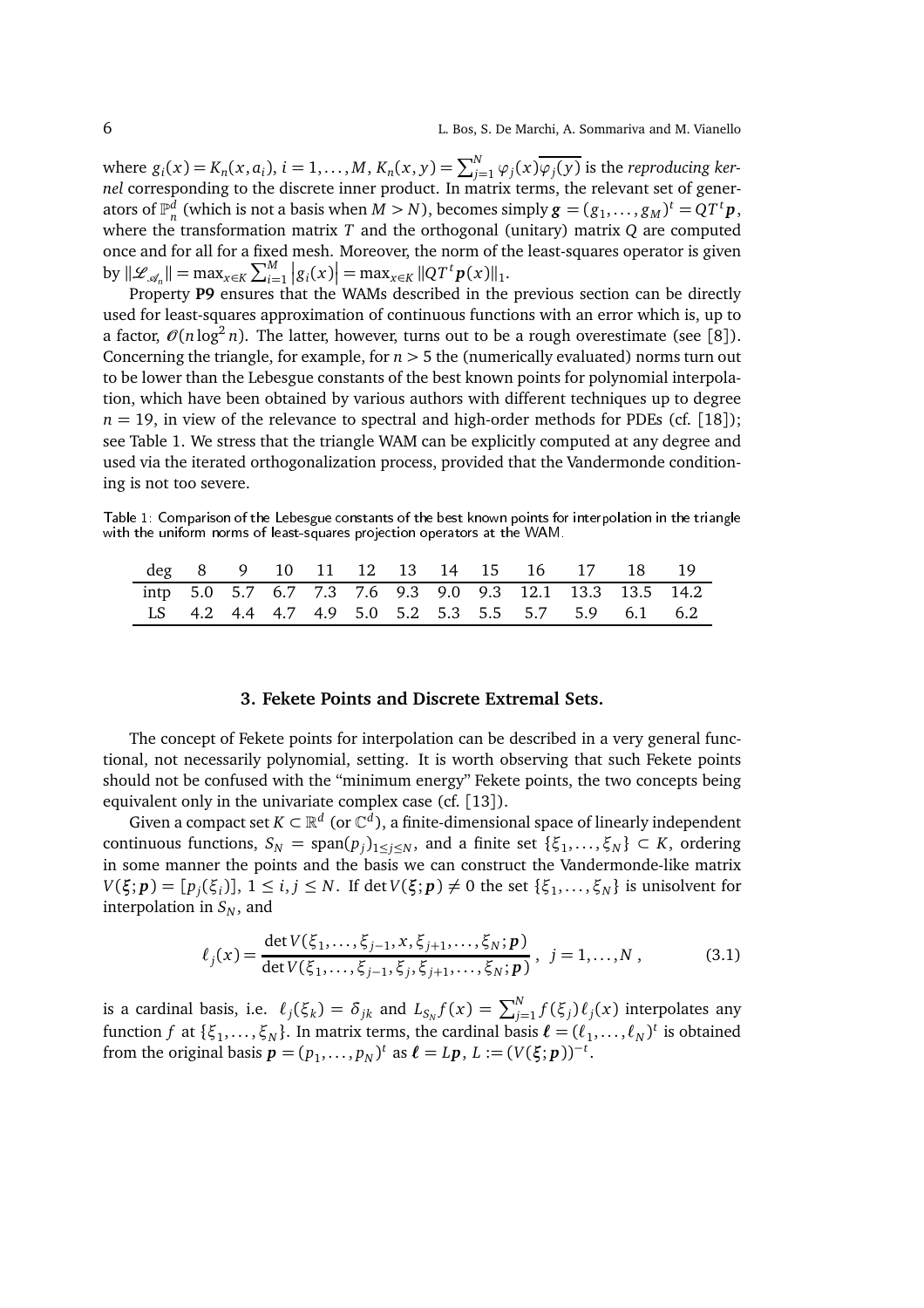In the case that such points maximize the (absolute value of the) denominator of (3.1) in *K*<sup>*N*</sup> (Fekete points), then  $\|\ell_j\|_{\infty} \leq 1$  for every *j*, and thus the norm of the interpolation operator  $L_{S_N} : C(K) \to S_N$  is bounded by the dimension of the interpolation space,

$$
||L_{S_N}|| = \max_{x \in K} \sum_{j=1}^N |\ell_j(x)| = \max_{x \in K} ||L\mathbf{p}(x)||_1 \le N.
$$
 (3.2)

Clearly, Fekete points as well as  $\|L_{S_N}\|$  are independent of the choice of the basis in  $S_N,$ since the determinant of the Vandermonde-like matrices changes by a factor independent of the points (namely the determinant of the transformation matrix between the bases).

In the polynomial framework,  $\Lambda_n = \|L_{S_N}\|$  is the so-called Lebesgue constant of interpolation at the point set {*ξ<sup>j</sup>* }; moreover, Fekete points and Lebesgue constants are preserved under affine mapping of the domain. It is also worth recalling that (3.2) is often a rather pessimistic overestimate of the actual growth.

There are several open problems about Fekete points, whose properties have been studied till now mainly in the univariate complex case in view of their deep connection with potential theory. They are analytically known only in few cases: the interval (Gauss-Lobatto points), the complex circle (equispaced points), and the cube (tensor-product of Gauss-Lobatto points for tensor interpolation). An important qualitative result has been proved only recently, namely that Fekete points are asymptotically equidistributed with respect the pluripotential equilibrium measure of  $K$ , cf. [1]. Their asymptotic spacing is known only in few instances, cf. the recent paper [7]. Moreover, the numerical computation of Fekete points becomes rapidly a very large scale problem, namely a nonlinear optimization problem in  $N \times d$  variables. It has been solved numerically only in very special cases, like the triangle and the sphere, for a fixed limited range of degrees.

A reasonable approach for the computation of Fekete points is to use a discretization of the domain, moving from the continuum to nonlinear combinatorial optimization. Property **P10** gives a first guideline on the fact that WAMs are good candidates as starting meshes. Since the rows of the Vandermonde matrix  $V = V(a, p)$ , cf. (2.2), correspond to the mesh points and the columns to the basis elements, computing the Fekete points of a WAM amounts to selecting *N* rows of *V* such that the volume generated by these rows, i.e., the absolute value of the determinant of the resulting  $N \times N$  submatrix, is maximum. This problem, however, is known to be NP-hard, so heuristic or stochastic algorithms are mandatory; cf. [10] for the notion of volume generated by a set of vectors (which generalizes the geometric concept related to parallelograms and parallelepipeds), and an analysis of the problem from a computational complexity point of view.

An approximate solution can be given by one of the following two *greedy* algorithms, given as pseudo-codes in a Matlab-like notation, which compute what we call "Discrete Extremal Sets"; cf. [4,5].

#### **algorithm greedy 1 (Approximate Fekete Points):**

$$
\bullet V=V(a,p); ind=[];
$$

- f or  $k = 1 : N$  "select  $i_k$ : vol  $V([ind, i_k], 1 : N)$  is maximum";  $ind = [ind, i_k]$ ; end
- $\bullet \xi = a(i_1,\ldots,i_N)$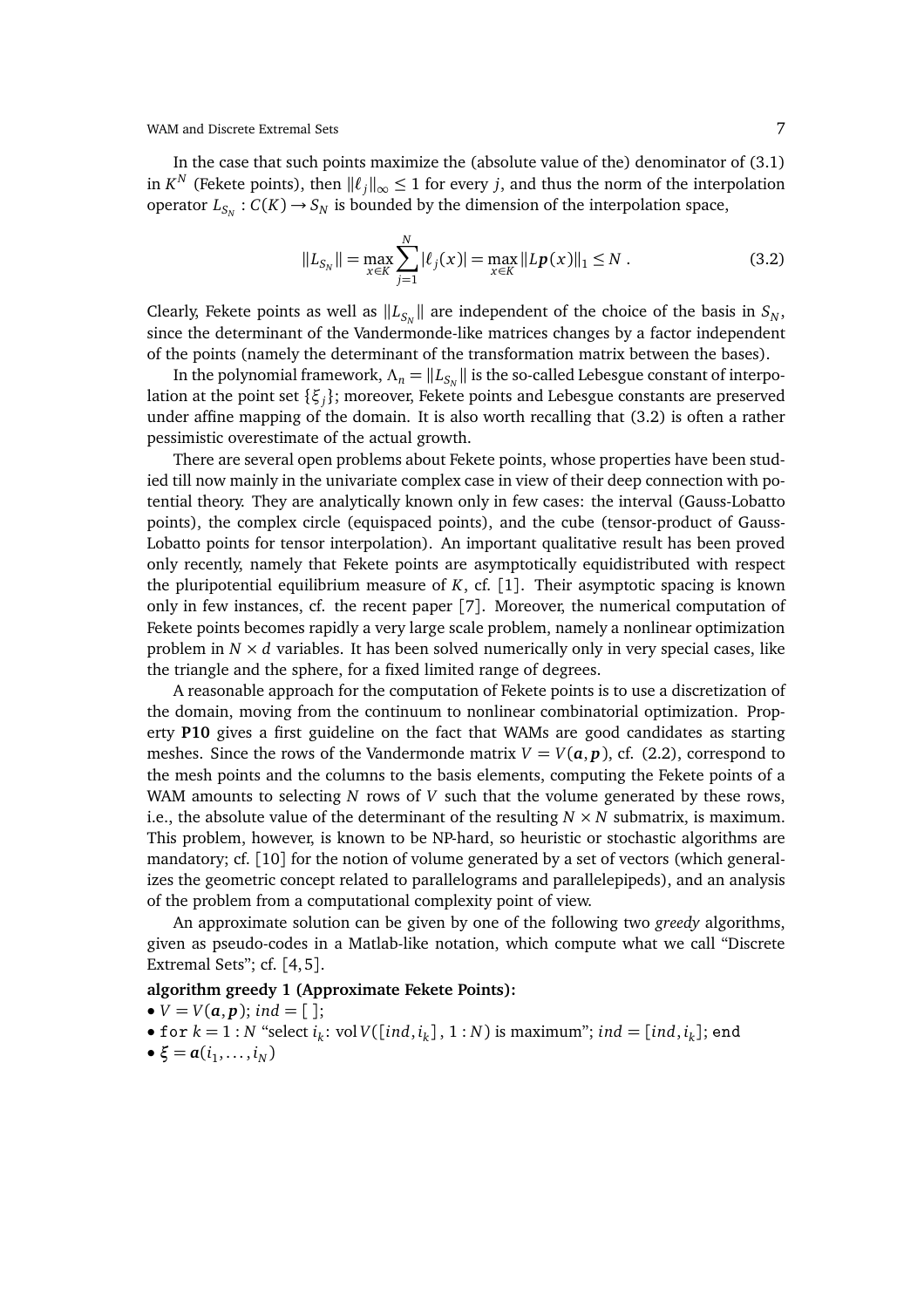#### **algorithm greedy 2 (Discrete Leja Points):**

- $V = V(a, p)$ ; *ind* = [];
- for  $k = 1 : N$  "select  $i_k: |\text{det } V([ind, i_k], 1 : k)|$  is maximum";  $ind = [ind, i_k]$ ; end
- $\xi = a(i_1, \ldots, i_N)$

These algorithms are genuinely different. In both cases, the selected points (as opposed to for the continuum Fekete points) depend on the choice of the polynomial basis. But in the second algorithm, which is based on the notion of determinant, the selected points depend also on the ordering of the basis. In the univariate case with the standard monomial basis, it is not difficult to recognize that the selected points are indeed the Leja points extracted from the mesh (cf. [2, 13] and references therein). On the contrary, dependence on the ordering of the basis does not occur with the first algorithm, which is based on the notion of volume generated by the rows of a rectangular matrix (the two notions being eventually equivalent on the final square submatrix). On the other hand, Discrete Leja Points form a sequence, in the sense that, if  $\{p_1,\ldots,p_k\}$  is a basis of  $\mathbb{P}_k^d$ *k* for every *k*, then on a fixed mesh the first  $N_k = \dim(\mathbb{P}_k^d)$ *k* ) selected points are exactly the Discrete Leja Points for degree *k*. This gives an important computational feature to Discrete Leja Points: once we have computed the points for degree *n*, we have automatically at hand (nested) interpolation sets for all lower degrees.

The two greedy algorithms above correspond to basic procedures of numerical linear algebra. Indeed, in algorithm 1 the core "select  $i_k$ : vol  $V([ind, i_k]$ , 1 : N) is maximum" can be implemented as "select the largest norm row  $\mathit{row}_{i_k}(V)$  and remove from every row of *V* its orthogonal projection onto *r owi<sup>k</sup>* ", since the corresponding orthogonalization process does not affect volumes (as can be understood geometrically applying the method to a collection of 3-dimensional vectors and thinking in terms of parallelograms and parallelepipeds). Working for convenience with the transposed Vandermonde matrix, this process is equivalent to the *QR factorization with column pivoting* proposed by Businger and Golub in 1965, and exploited for example by Matlab in the solution of underdetermined systems by the standard "backslash" operator; cf. [6] for a full discussion of the equivalence.

On the other hand, it is clear that in algorithm 2 the core "select  $i_k$ :  $|\text{det } V([\text{ind}, i_k])|, 1$ : *k*)| is maximum" can be implemented by one column elimination step of the *Gaussian elimination* process with standard *row pivoting*, since such process automatically seeks the maximum keeping invariant the absolute value of the relevant subdeterminants.

As a consequence of the considerations above (see [5] for a more detailed discussion), the computation of Discrete Extremal Sets can be done by few basic linear algebra operations, corresponding to the the LU factorization with row pivoting of the Vandermonde matrix (cf. [14]), and to the QR factorization with column pivoting of the transposed Vandermonde matrix (cf. [15]). This is summarized in the following Matlab-like scripts:

## **algorithm AFP (Approximate Fekete Points):**

 $\bullet$   $W = (V(a, p))$ <sup>t</sup>;  $b = (1, ..., 1)$ <sup>t</sup>  $\in \mathbb{C}^{N}$ ;  $w = W \backslash b$ ; *ind* = find( $w \neq 0$ );  $\xi = a$ (*ind*)

## **algorithm DLP (Discrete Leja Points):**

•  $V = V(a, p)$ ;  $[L, U, \sigma] = LU(V, "vector");$  *ind* =  $\sigma(1, \ldots, N)$ ;  $\xi = a(ind)$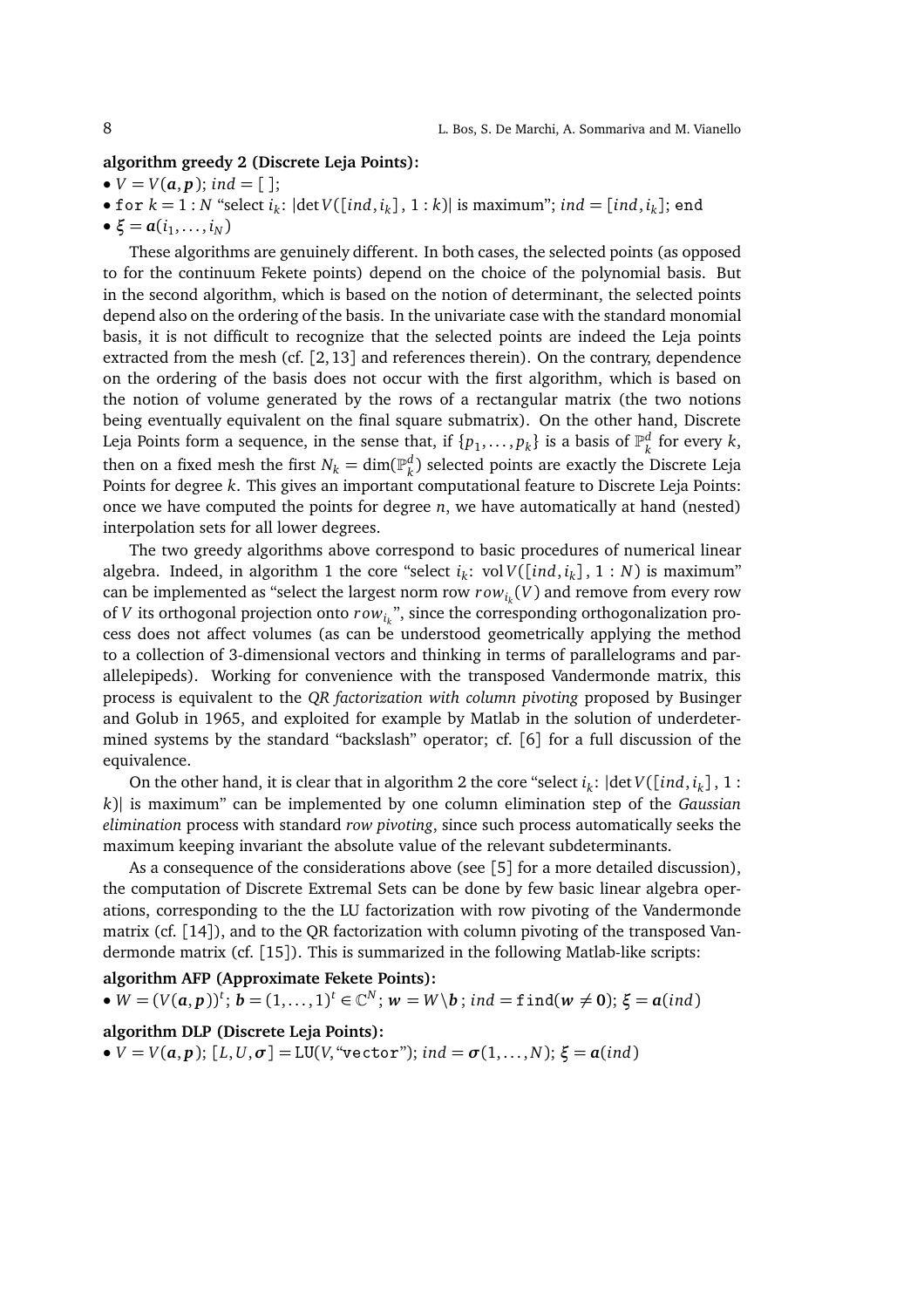Notice that the choice of  $b \neq 0$  in algorithm AFP is irrelevant in practice, and that in algorithm DLP we are using the version of the LU factorization with row pivoting that produces a row permutation vector. When the conditioning of the Vandermonde matrices is too high, the algorithms can still be used provided that a preliminary iterated orthogonalization, that is a change to a discrete orthogonal basis, is performed as in Section 2.1; cf. [4, 5, 15].

As already pointed out, once the underlying extraction WAM has been fixed, Approximate Fekete Points depend on the choice of the basis, whereas Discrete Leja Points depend also on its order. Nevertheless, such Discrete Extremal Sets share the same asymptotic behavior, which is exactly that of the continuum Fekete points, as is stated in the following theorem (cf.  $[4, 5]$  for a proof and  $[12]$  for the definition of the relevant terms).

**Theorem 3.1.** *Suppose that*  $K \subset \mathbb{C}^d$  *is compact, non-pluripolar, polynomially convex and regular (in the sense of Pluripotential theory) and that for*  $n = 1, 2, \dots, \mathcal{A}_n \subset K$  *is a WAM. Let ξ* = {ξ<sub>1</sub>,...,ξ<sub>*N*</sub>} *be the Approximate Fekete Points selected from*  $\mathcal{A}_n$  *by the greedy algorithm AFP using any basis p, or the Discrete Leja Points selected from*  $\mathcal{A}_n$  by the greedy algorithm *DLP using any basis of the form p* = *Le, where e* = {*e*<sup>1</sup> ,... , *e<sup>N</sup>* } *is any ordering of the standard*  $m$ onomials  $x^{\alpha}$  that is consistent with the degree and  $L\in \mathbb{C}^{N}\times \mathbb{C}^{N}$  is lower triangular. Then

- $\bullet$   $\lim_{n\to\infty} |det V(\xi; p)|^{1/m_n} = \tau(K)$ , the transfinite diameter of K, where  $m_n = d n N/(d+1)$ *(i.e the sum of the degrees of the N monomials of degree at most n);*
- $\bullet$  the sequence of discrete probability measures  $\mu_n := \frac{1}{N}$  $\frac{1}{N}\sum_{j=1}^{N}\delta_{\xi_{j}}$  converge to the pluripotential*theoretic equilibrium measure*  $d\mu_K$  *of K, in the sense that*  $\lim_{n\to\infty}\int_K f(x)d\mu_n = \int_K f(x)d\mu_K$ *for every*  $f \in C(K)$ *.*

To give an example of computation of Discrete Extremal Sets, we consider the nonregular convex hexagon in Figure 3, with the WAMs generated by two different triangulations, and the Chebyshev product basis of the minimal including rectangle. From Table 2 we see that, concerning Lebesgue constants, DLP are of lower quality than AFP: this is not surprising, since the same phenomenon is well-known concerning continuous Fekete and Leja points. Nevertheless, both provide reasonably good interpolation points, as it is seen from the interpolation errors on two test functions of different regularity in Table 3.

|      |      |      |  | mesh points $n = 5$ $n = 10$ $n = 15$ $n = 20$ $n = 25$ $n = 30$ |       |
|------|------|------|--|------------------------------------------------------------------|-------|
|      |      |      |  | WAM1 AFP 6.5 18.9 20.4 40.8 73.3 73.0                            |       |
|      |      |      |  | DLP 7.1 19.6 49.8 58.3 108.0 167.0                               |       |
| WAM2 |      |      |  | AFP 6.8 12.3 34.2 52.3 49.0 80.4                                 |       |
|      | DLP. | 10.7 |  | 48.4 62.0 91.6 86.6                                              | 203.0 |

Table 2: Lebesgue constants for AFP and DLP extracted from two WAMs of a nonregular convex hexagon (WAM1: barycentric triangulation, WAM2: minimal triangulation; see Fig. 3).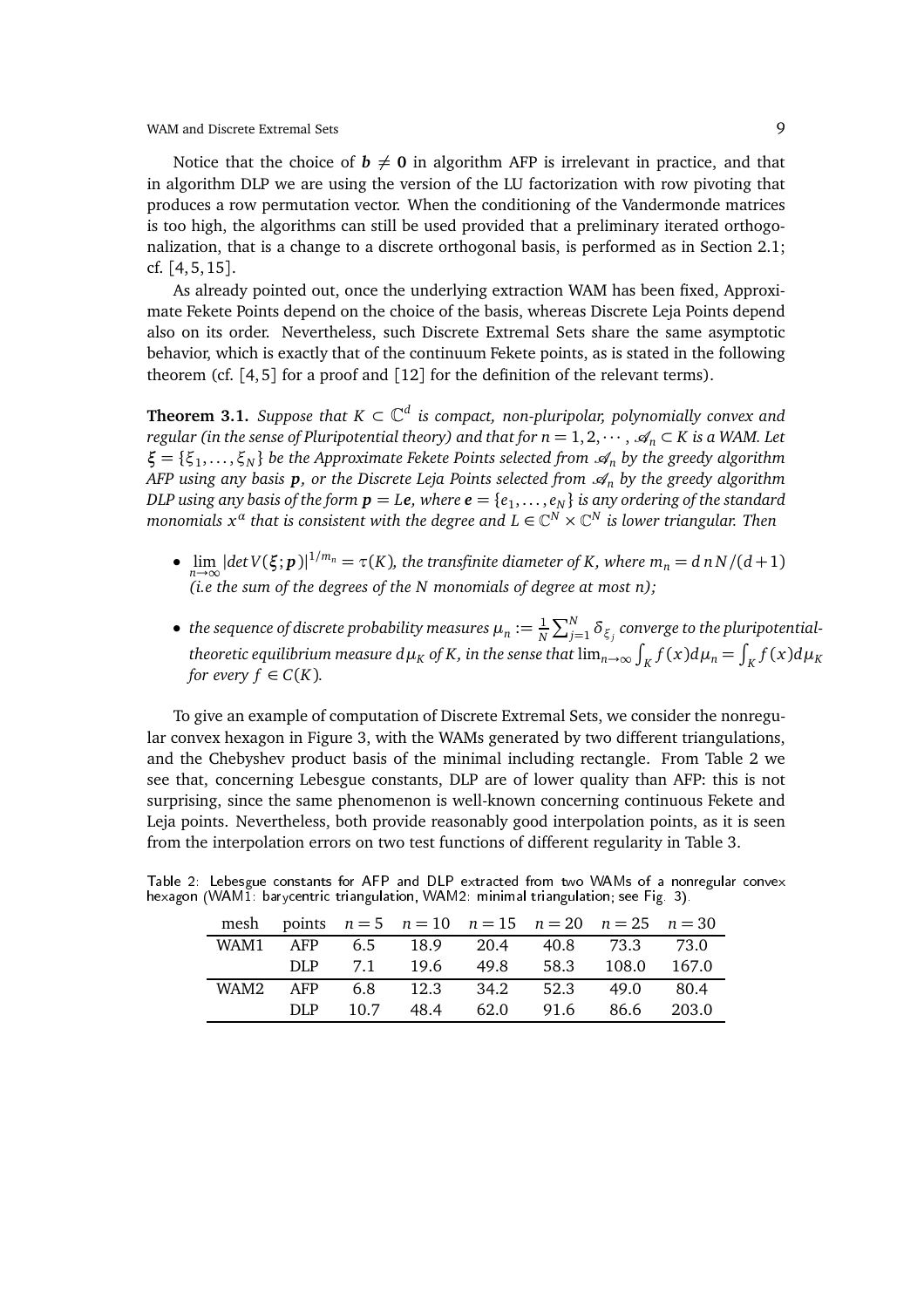

Figure 3:  $N = 45$  Approximate Fekete Points (circles) and Discrete Leja Points (asterisks) for degree  $n = 8$  extracted from two WAMs of a nonregular convex hexagon (dots).

Table 3: Max-norm of the interpolation errors with AFP and DLP extra
ted from WAM2 for two test functions:  $f_1 = \cos(x_1 + x_2)$ ,  $f_2 = ((x_1 - 0.5)^2 + (x_2 - 0.5)^2)^{3/2}$ .

| function points $n = 5$ $n = 10$ $n = 15$ $n = 20$ $n = 25$ $n = 30$ |  |                                               |  |  |
|----------------------------------------------------------------------|--|-----------------------------------------------|--|--|
|                                                                      |  | $f_1$ AFP 6E-06 5E-13 3E-15 3E-15 3E-15 4E-15 |  |  |
|                                                                      |  | DLP 8E-06 2E-12 2E-15 4E-15 3E-15 4E-15       |  |  |
| $f_{2}$                                                              |  | AFP 3E-03 2E-04 1E-04 4E-05 2E-05 1E-05       |  |  |
|                                                                      |  | DLP 3E-03 3E-04 1E-04 3E-05 2E-05 5E-06       |  |  |

### **3.1. Some applications.**

Polynomial interpolation and approximation are at the core of many important numerical techniques, and we are of the opinion that Weakly Admissible Meshes and Discrete Extremal Sets could give new useful tools in several applications. We mention here three of them.

As a first natural application, we can consider *numerical cubature*. In fact, if in algorithm AFP we take as right-hand side  $\mathbf{b} = \mathbf{m} = \int_K \mathbf{p}(x) d\mu$  (the *moments* of the polynomials basis with respect to a given measure), the vector  $w$ (*ind*) gives directly the weights of an algebraic cubature formula at the corresponding Approximate Fekete Points. When the boundary of *K* is approximated by splines, for  $d\mu = dx$  such moments can be computed by the formulas developed in [16]. The same can clearly be done with Discrete Leja Points, solving the system  $V(\xi; p)w = m$  by the LU factorization, with the additional feature that, if the polynomial basis is as in Theorem 3.1, we get a nested family of cubature formulas (Leja points being a sequence).

In [17], Approximate Fekete Points have been applied to *weighted polynomial interpolation*, where one considers a basis *wp* for the Vandermonde matrix, *w* being a suitable weight function. There are two different but related frameworks: approximation of functions with *prescribed singularities* (e.g., poles) where singularities are absorbed in the weight function, and approximation with *weighted norms*, which is relevant for example to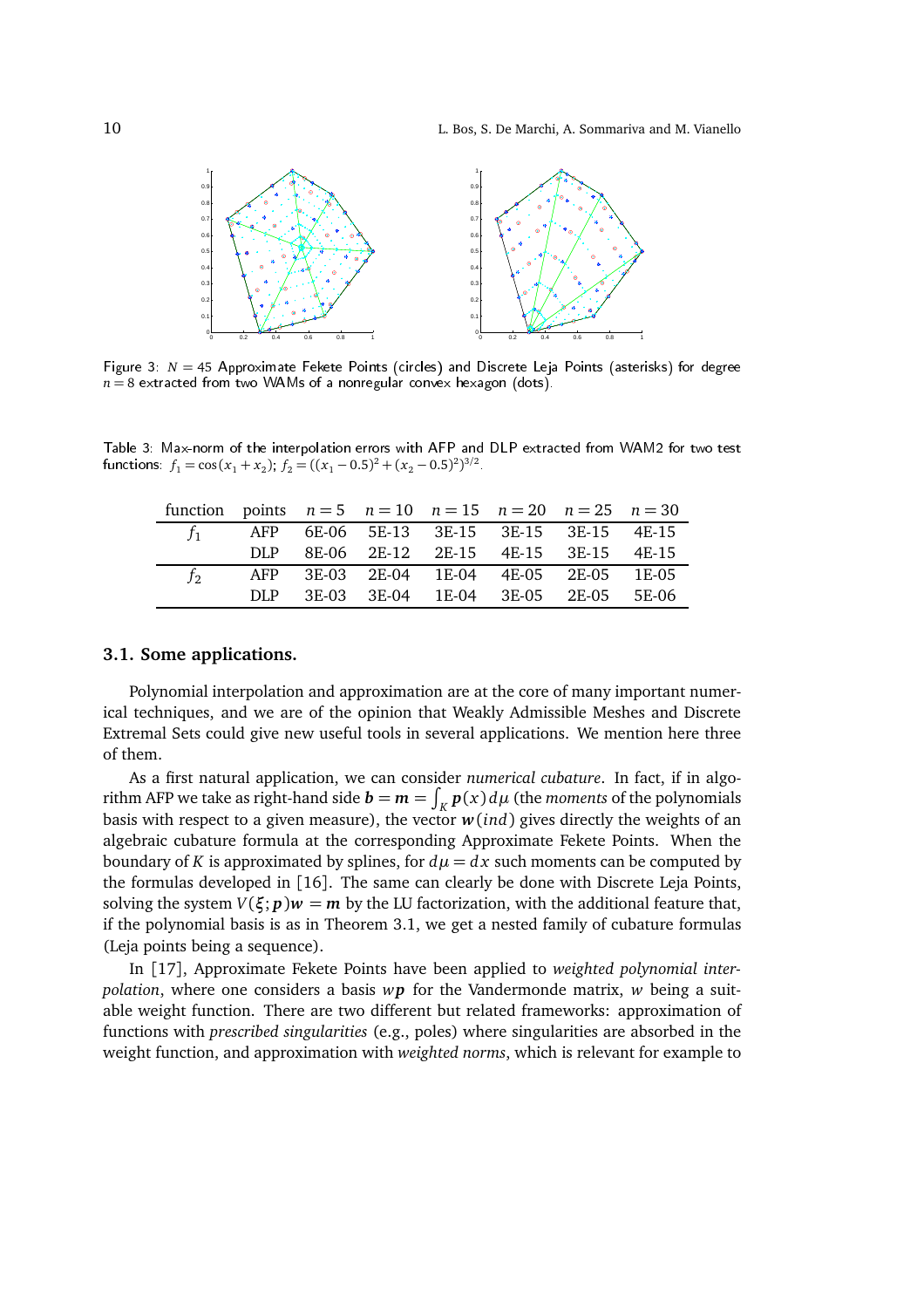the construction of real and complex, uni- and multivariate *digital filters*.

The possibility of locating good points for polynomial approximation on polygonal regions/elements, could also be useful in the numerical solution of PDEs by *spectral and high-order methods*, for example in the emerging field of discontinuous Galerkin methods (see, e.g., [11]).

#### **Acknowledgments**

Work supported by the research project "Interpolation and Extrapolation: new algorithms and applications" of the University of Padova and by the GNCS-INdAM.

#### **References**

- [1] R. Berman and S. Boucksom,*Equidistribution of Fekete points on complex manifolds*, preprint (online at: http://arxiv.org/abs/0807.0035).
- [2] L. Białas-Ciez and J.-P. Calvi, *Pseudo Leja sequences*, preprint, 2009.
- [3] L. Bos, M. Caliari, S. De Marchi, M. Vianello and Y. Xu, *Bivariate Lagrange interpolation at the Padua points: the generating curve approach*, J. Approx. Theory 143 (2006), 15–25.
- [4] L. Bos, J.-P. Calvi, N. Levenberg, A. Sommariva and M. Vianello, *Geometric weakly admissible meshes, discrete least squares approximation and approximate Fekete points*, Math. Comp., to appear (preprint online at: http://www.math.unipd.it/∼marcov/CAApubl.html).
- [5] L. Bos, S. De Marchi, A. Sommariva and M. Vianello, *Computing multivariate Fekete and Leja points by numerical linear algebra*, submitted (preprint online at: http://www.math.unipd.it/∼marcov/CAApubl.html).
- [6] L. Bos and N. Levenberg, *On the approximate calculation of Fekete points: the univariate case*, Electron. Trans. Numer. Anal. 30 (2008), 377–397.
- [7] L. Bos, N. Levenberg and S. Waldron, *On the spacing of Fekete points for a sphere, ball or simplex*, Indag. Math. 19 (2008), 163–176.
- [8] L. Bos, A. Sommariva and M. Vianello, *Least-squares polynomial approximation on weakly admissible meshes: disk and triangle*, J. Comput. Appl. Math., to appear (preprint online at: http://www.math.unipd.it/∼marcov/CAApubl.html).
- [9] J.P. Calvi and N. Levenberg, *Uniform approximation by discrete least squares polynomials*, J. Approx. Theory 152 (2008), 82–100.
- [10] A. Civril and M. Magdon-Ismail, *On selecting a maximum volume sub-matrix of a matrix and related problems*, Theoretical Computer Science 410 (2009), 4801–4811.
- [11] G.J. Gassner, F. Lörcher, C.-D. Munz and J.S. Hesthaven, *Polymorphic nodal elements and their application in discontinuous Galerkin methods*, J. Comput. Phys. 228 (2009), 1573–1590.
- [12] M. Klimek, Pluripotentials theory, Oxford Univ. Press, 1992.
- [13] E.B. Saff and V. Totik, Logarithmic potentials with external fields, Springer, 1997.
- [14] R. Schaback and S. De Marchi, *Nonstandard kernels and their applications*, Dolomites Research Notes on Approximation 2 (2009) (http://drna.di.univr.it).
- [15] A. Sommariva and M. Vianello, *Computing approximate Fekete points by QR factorizations of Vandermonde matrices*, Comput. Math. Appl. 57 (2009), 1324–1336.
- [16] A. Sommariva and M. Vianello, *Gauss-Green cubature and moment computation over arbitrary geometries*, J. Comput. Appl. Math. 231 (2009), 886–896.
- [17] A. Sommariva and M. Vianello, *Approximate Fekete points for weighted polynomial interpolation*, Electron. Trans. Numer. Anal. 37 (2010), 1–22.